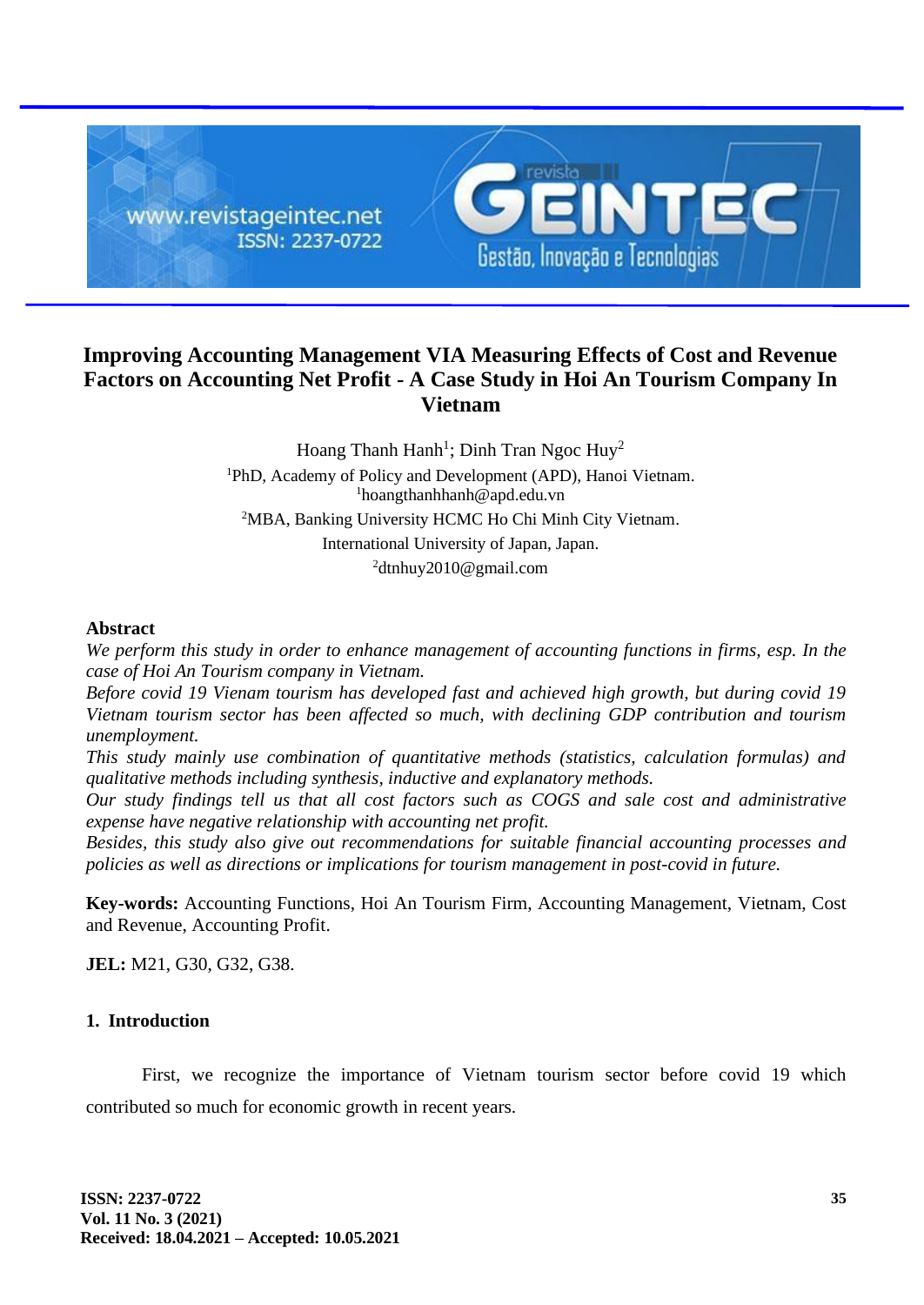However during covid 19, negative effects has made Vietnam tourism go down with declining jobs and GDP contribution.

Hoi An Tourism - Service Joint Stock Company (HOT) provide many services including Hpi An hotel which has also been invested tens of billions of dong to comprehensively upgrade to 4 stars+ international standards, is the favorite choice of tourists because of its charm architectural style and intimate differences of service staff.

Currently, Hoi An hotel continues to focus on research and development of new products, strengthens service quality supervision, focuses on human factor investment, and has a flexible pricing policy. Along with the strategic orientation of innovation, professional development and investment in promoting products to ensure high rankings in the 4-star hotel segment, Hoi An hotel is applying many strategies to maintain the market. traditional markets, promote exploitation of key markets, penetrate into new markets, increase the proportion of customers exploiting via the global network, exploit the corporate, mice market, etc. to develop market share.

For many consecutive years, the leading and fastest growing online booking company in Asia - Agoda has presented Hoi An hotel with the prestigious annual award Agoda Gold Circle Awards - Annual Gold Award.

Below chart show stock price of HOT has climbed up in 2018 and increased little bit in 2021.





<sup>(</sup>Source: https://www.jitta.com/stock/vnm:hot, access date 2/6/2021)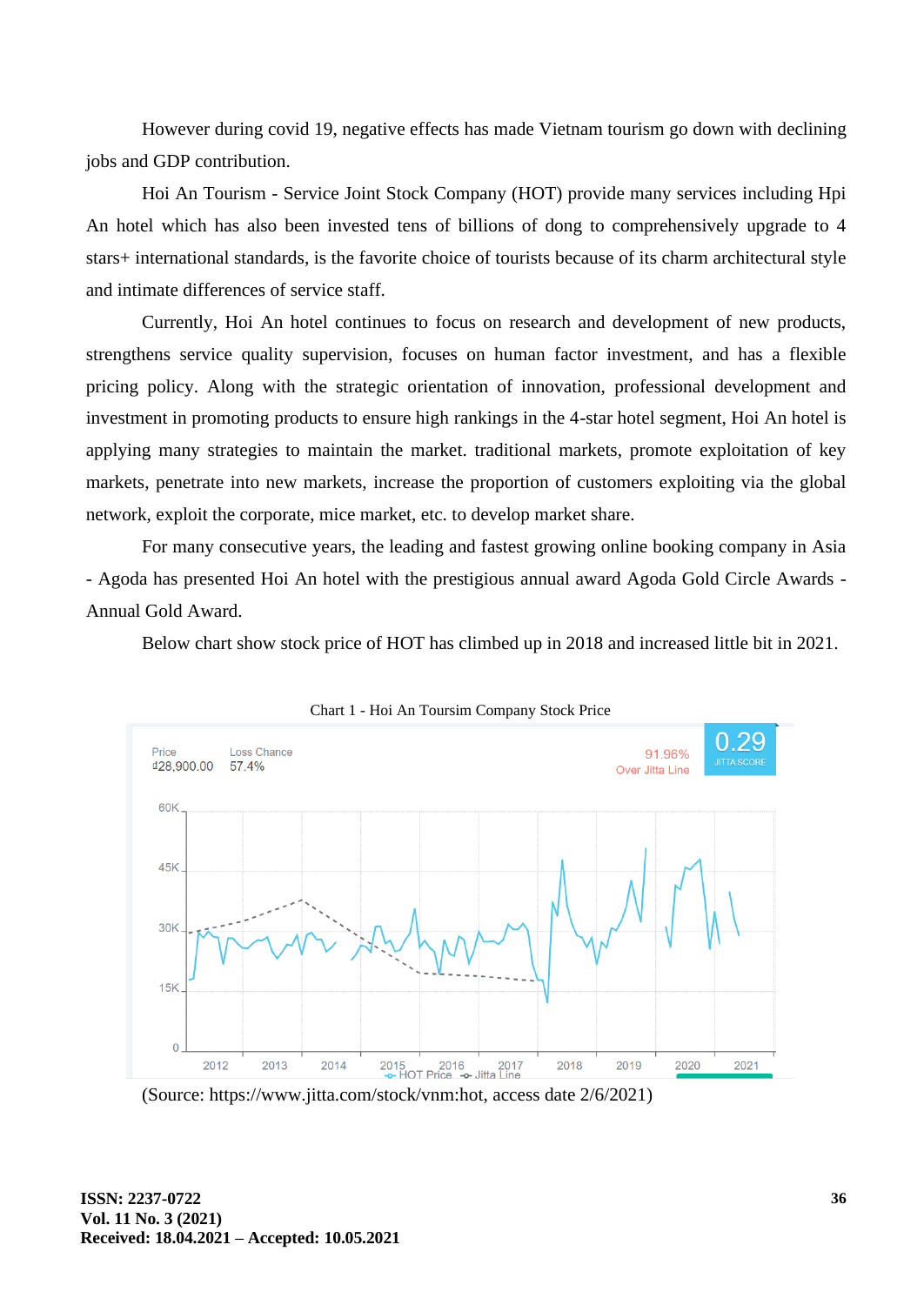



(Source: stock exchange, financial reports and author calculation)

Then below chart 3 shows that admin expense increased in 2019 and go down in 2020 as well as COGS.



Chart 3 - Fluctuation of Accounting Profit, COGS and Sale Cost

(Source: stock exchange, financial reports and author calculation)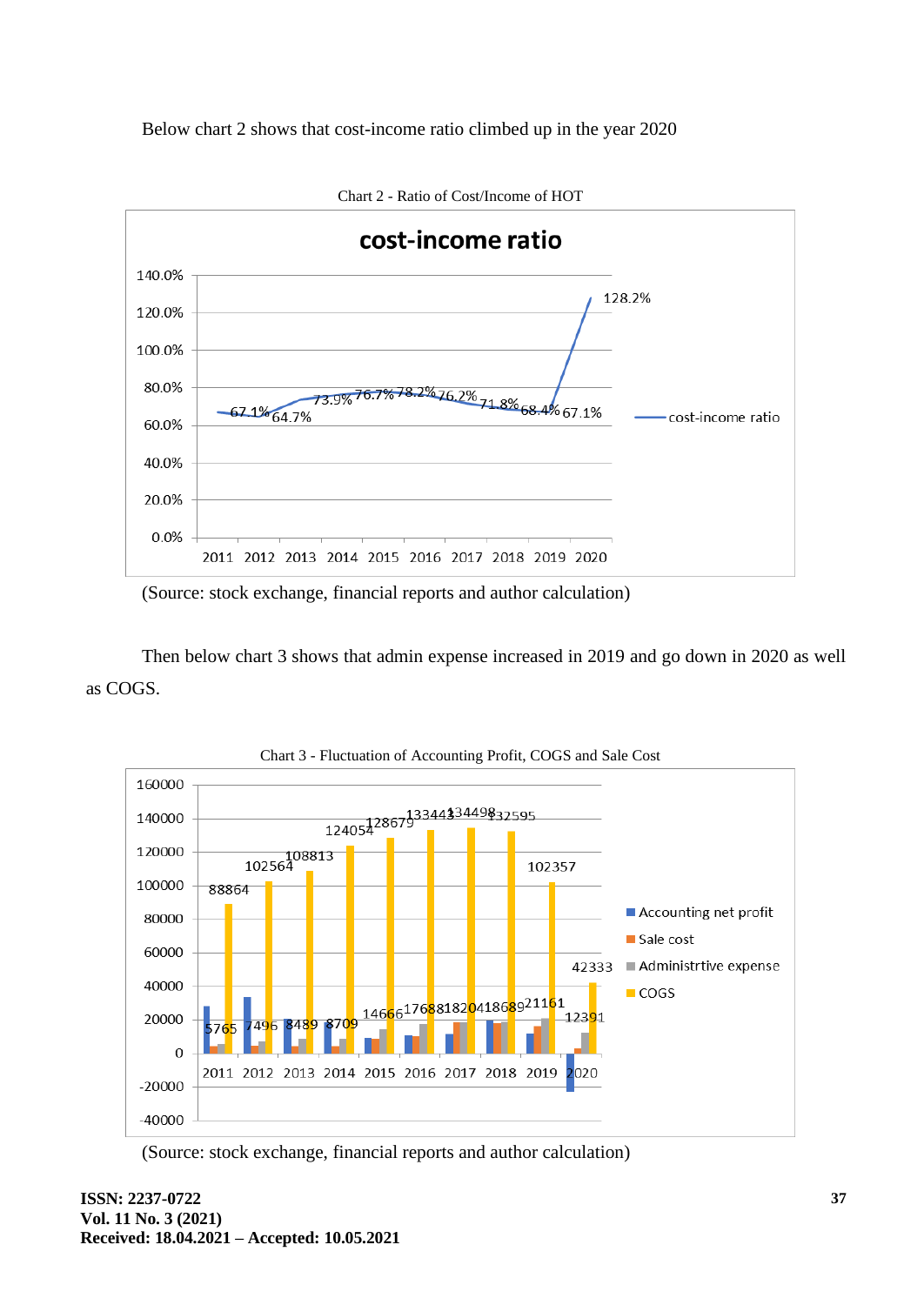All internet data such as lending rate, cost and revenue factors we take from reliable internet data sources, esp. from website of company, annual reports from stock exchange, Bureau of Statistics, banks, etc.

We organize our study with introduction, literature review, method, main results, discussion and conclusion.

#### **2. Literature Review**

First, Gupta (2019) specified that Information system (IS) is important in almost all the functional areas of any bank i.e. HR, Marketing, Finance, etc. It also helps in risk management and cash management along with maintaining long run customer relationship.

Then Haliti et al (2016) stated data with SPSS 21 version, and the hypotheses were tested by means of correlation and linear regression. The findings of the study proved that commercial banks in Kosovo could enlarge their profitability by increasing the level of bank loaning and other investments, except for managing risk and liquidity properly.

Last but not least, Huy, D.T.N et al (2020) measure effects of external factors on bank stock price in case of a big listed bank in Vietnam - Vietcombank which left the direction for further researches on internal factors effects measuring. Moreover, Gupta (2019) specified that Information system (IS) is important in almost all the functional areas of any bank i.e., HR, Marketing, Finance, etc. It also helps in risk management and cash management along with maintaining long run customer relationship.

And last but not least, Sibanda et al (2020) mentioned digital technology has transformed banking from classical model to innovative Fintech collaborative model.

Then, We summarize previous studies as follows: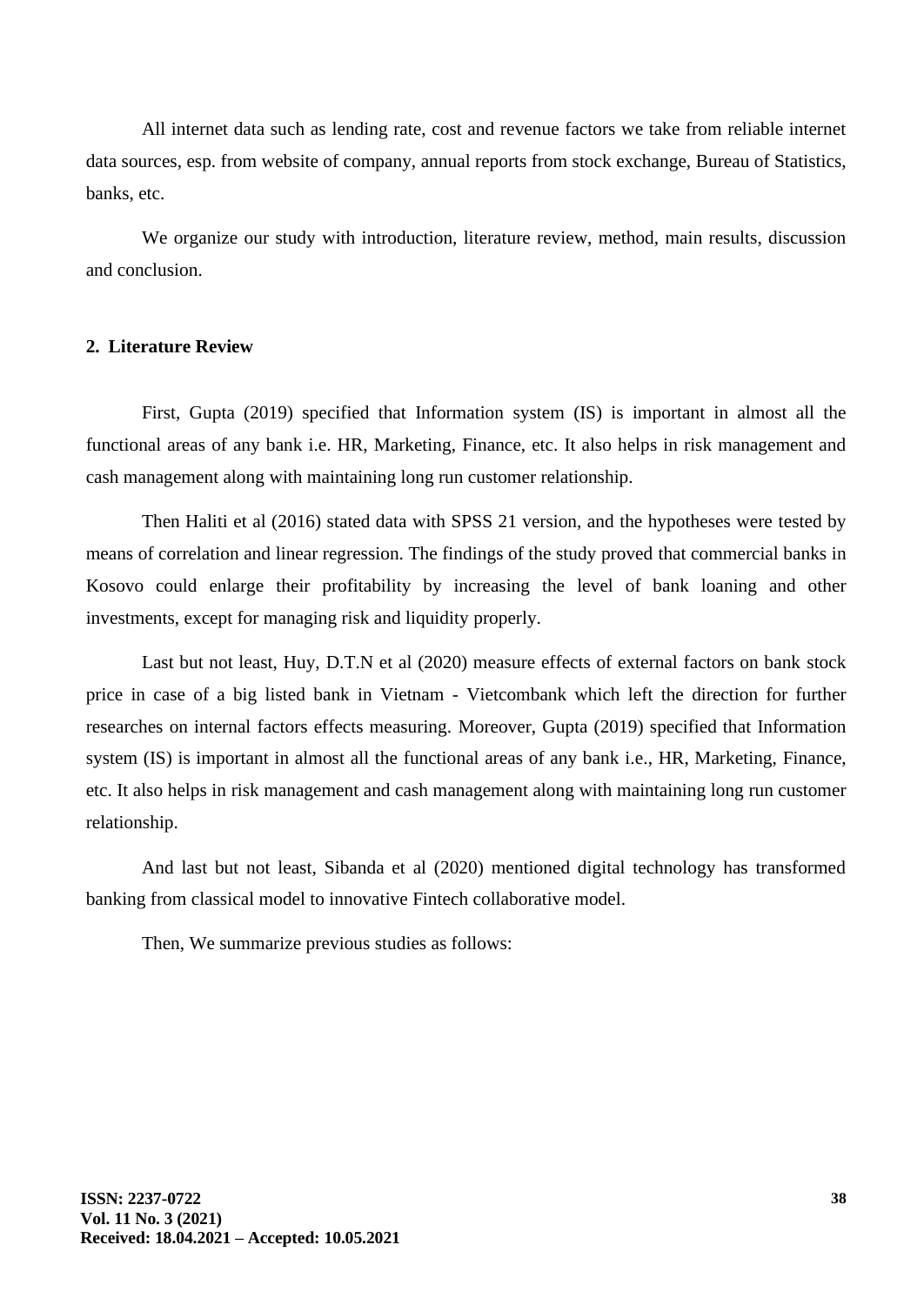| Table $1 -$ Summary of Previous Studies |  |
|-----------------------------------------|--|
|-----------------------------------------|--|

| <b>Authors</b>    | Year | <b>Contents, results</b>                                                                                                                                                                                                                                                                                                                                                                                                                                                                                                                            |
|-------------------|------|-----------------------------------------------------------------------------------------------------------------------------------------------------------------------------------------------------------------------------------------------------------------------------------------------------------------------------------------------------------------------------------------------------------------------------------------------------------------------------------------------------------------------------------------------------|
| Karim,<br>A.J     | 2011 | Management Information Systems (MIS) is the key factor to facilitate and attain<br>efficient decision making in an organization.                                                                                                                                                                                                                                                                                                                                                                                                                    |
| Avegrou,<br>C.    | 2008 | Information system (IS) in emerging markets research has expanded the IS<br>research agenda and developed new understanding of IS innovation phenomena,<br>mainly through its attention to social context and strategic concerns associated<br>with socio-economic development. As it encounters questions on policy and<br>practice of development, it is confronted with critical issues associated with the<br>role of Information and Communication Technology (ICT) in the transformation<br>of social relations and macro-level institutions. |
| Endri E.<br>et al | 2020 | the variables of Non-Performing Loans (NPL), Loan to Deposit Ratio (LDR),<br>Return on Assets (ROA), Interest Rate (SBI), and Exchange Rate (FOREX)<br>affect NIM. The exchange rate variable has a predominant effect, while the NPL<br>factor has a less strong influence on NIM. The empirical evidence from this<br>research is important for commercial banks in Indonesia to improve operational<br>efficiency through NIM performance. Internal and external factors of a bank<br>should be subject of attention of bank managers.           |
| Giebe et<br>al    | 2019 | a progressive tool for providing customer-oriented services and products, in the<br>banking sector, is currently defined as "Big Data & Analytics".                                                                                                                                                                                                                                                                                                                                                                                                 |
| Feitosa<br>et al  | 2019 | Disruptive technologies are triggers that transform the nature of work, leading to<br>profound changes in organizational structure, labor relations, employee skills,<br>customer relationship and communications.                                                                                                                                                                                                                                                                                                                                  |

# **3. Methodology**

# **Method and Data**

This study mainly use combination of quantitative methods and qualitative methods including synthesis, inductive and explanatory methods.

For quantitative analysis, the study is supported with OLS regression.

Data is collected from reliable internet sources and websites.

Then, looking at descriptive statistics below, we see that:

- Standard deviation of COGS is the highest value while that of lending rate is lowest (figure 1).
- Standard deviation of total revenue is the highest value while taht of ROA is lowest (figure 3).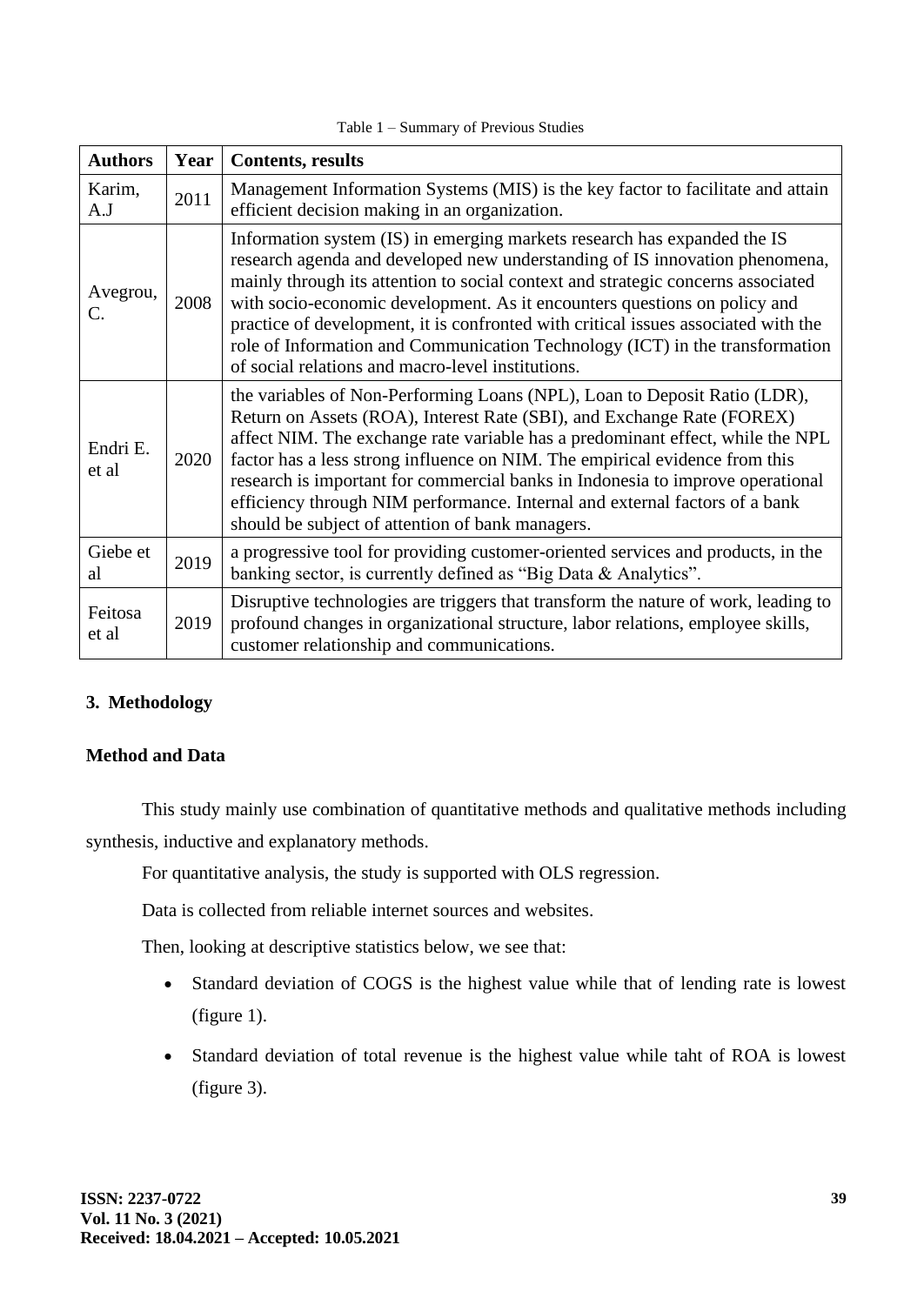|                 | <b>NETPROFIT</b> | <b>ADMIN EX.</b> | COGS        | R        | SALE COST    |
|-----------------|------------------|------------------|-------------|----------|--------------|
| Mean            | 14158.40         | 13325.80         | 109820.0    | 0.115260 | 9252.000     |
| Median          | 15317.50         | 13528.50         | 116433.5    | 0.100000 | 6776.500     |
| Maximum         | 33824.00         | 21161.00         | 134498.0    | 0.190000 | 18619.00     |
| Minimum         | $-22954.00$      | 5765.000         | 42333.00    | 0.080000 | 3103.000     |
| Std. Dev.       | 15259.65         | 5492.537         | 28571.60    | 0.039225 | 6179.916     |
| <b>Skewness</b> | $-1.333027$      | $-0.004212$      | $-1.344525$ | 1.138882 | 0.568044     |
| Kurtosis        | 4.754844         | 1.485806         | 4.086983    | 2.705184 | 1.650314     |
|                 |                  |                  |             |          |              |
| Jarque-Bera     | 4.244717         | 0.955356         | 3.505220    | 2.197970 | 1.296812     |
| Probability     | 0.119749         | 0.620222         | 0.173321    | 0.333209 | 0.522878     |
|                 |                  |                  |             |          |              |
| Sum             | 141584.0         | 133258.0         | 1098200.    | 1.152600 | 92520.00     |
| Sum Sq. Dev.    | 2.10E+09         | $2.72E + 08$     | 7.35E+09    | 0.013847 | $3.44E + 08$ |
|                 |                  |                  |             |          |              |

Figure 1 - Descriptive Statistics of Net Profit and Cost Factors

Figure 2 – Cost Factors Correlation Matrix

| <b>Correlation Matrix</b> |             |                  |             |             |  |  |  |  |
|---------------------------|-------------|------------------|-------------|-------------|--|--|--|--|
| <b>NETPROFIT</b>          |             | <b>COGS</b>      | R           | SALE COST   |  |  |  |  |
| 1.000000                  | $-0.341754$ | 0.517198         | 0.638298    | 0.036663    |  |  |  |  |
| $-0.341754$               | 1.000000    | 0.364894         | $-0.789023$ | 0.867011    |  |  |  |  |
| 0.517198                  | 0.364894    | 1.000000         | $-0.195625$ | 0.549525    |  |  |  |  |
| 0.638298                  | $-0.789023$ | $-0.195625$      | 1.000000    | $-0.554098$ |  |  |  |  |
| 0.036663<br>SALE COST     | 0.867011    | 0.549525         | $-0.554098$ | 1.000000    |  |  |  |  |
|                           |             | <b>ADMIN EX.</b> |             |             |  |  |  |  |

#### **Looking at descriptive statistics below, we see that:**

|                 | <b>NETPROFIT</b> | COST INC. | NETREVE.     | <b>ROA</b>  | <b>ROE</b>  | <b>TOTALREV.</b> |
|-----------------|------------------|-----------|--------------|-------------|-------------|------------------|
| Mean            | 14158.40         | 0.772300  | 150442.0     | 0.086700    | 0.114800    | 150642.9         |
| Median          | 15317.50         | 0.728500  | 159759.5     | 0.103500    | 0.135000    | 160217.0         |
| Maximum         | 33824.00         | 1.282000  | 193718.0     | 0.232000    | 0.284000    | 193718.0         |
| Minimum         | $-22954.00$      | 0.647000  | 33030.00     | $-0.258000$ | $-0.292000$ | 33030.00         |
| Std. Dev.       | 15259.65         | 0.185023  | 45170.74     | 0.132696    | 0.156992    | 45177.45         |
| <b>Skewness</b> | $-1.333027$      | 2.357335  | $-1.874201$  | $-1.825870$ | $-1.813281$ | $-1.885423$      |
| Kurtosis        | 4.754844         | 7.165691  | 5.809923     | 5.852607    | 5.789471    | 5.842360         |
|                 |                  |           |              |             |             |                  |
| Jarque-Bera     | 4.244717         | 16.49212  | 9.144244     | 8.946903    | 8.722122    | 9.290955         |
| Probability     | 0.119749         | 0.000262  | 0.010336     | 0.011408    | 0.012765    | 0.009605         |
|                 |                  |           |              |             |             |                  |
| Sum             | 141584.0         | 7.723000  | 1504420.     | 0.867000    | 1.148000    | 1506429.         |
| Sum Sq. Dev.    | 2.10E+09         | 0.308100  | $1.84E + 10$ | 0.158474    | 0.221818    | $1.84E + 10$     |

Figure 3 - Descriptive Statistics of Net Profit and Revenue Factors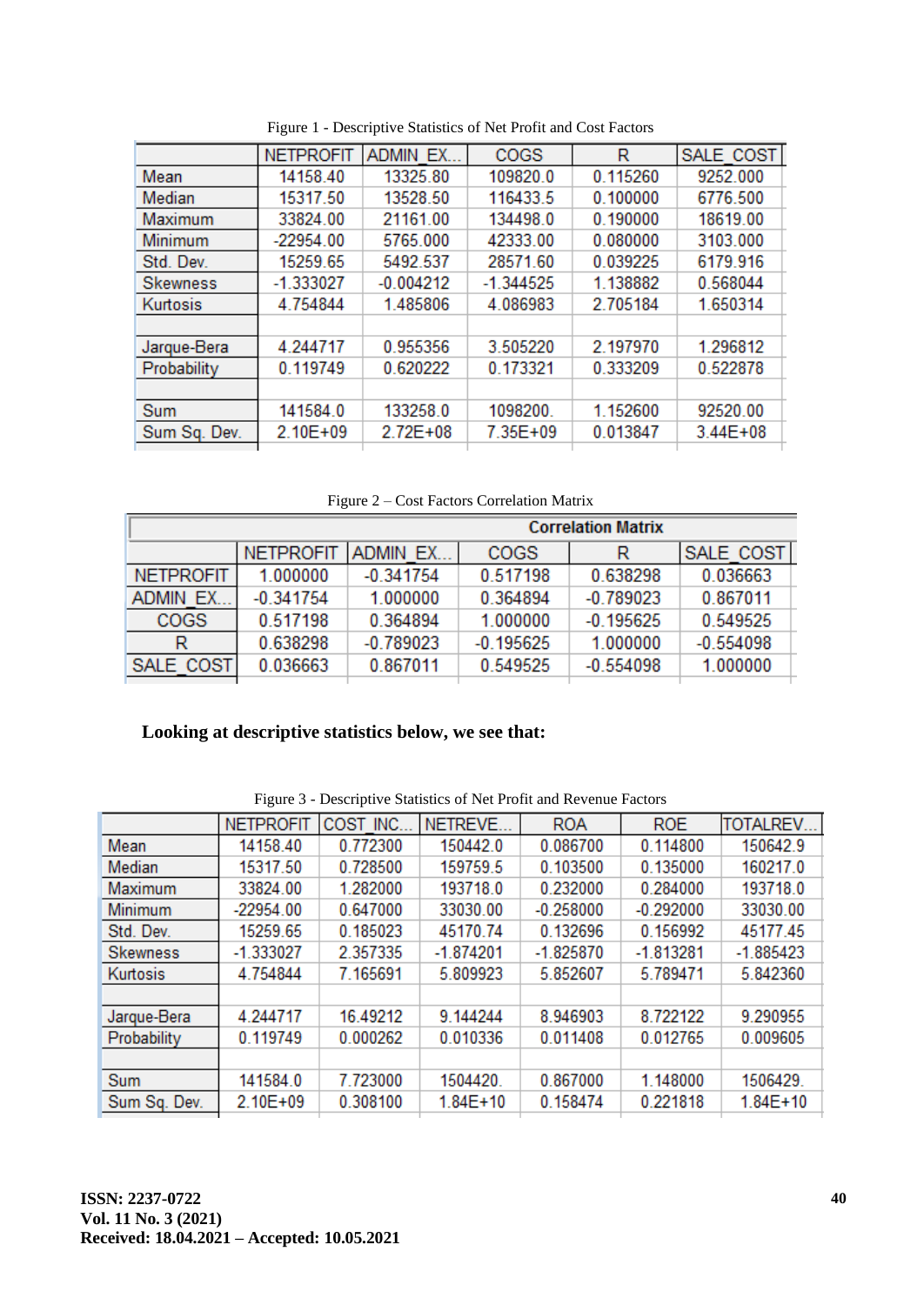|                  | <b>Correlation Matrix</b> |             |                 |             |             |                  |  |  |
|------------------|---------------------------|-------------|-----------------|-------------|-------------|------------------|--|--|
|                  | <b>NETPROFIT</b>          | COST INC.   | <b>INETREVE</b> | <b>ROA</b>  | <b>ROE</b>  | <b>TOTALREV.</b> |  |  |
| <b>NETPROFIT</b> | 1.000000                  | $-0.912310$ | 0.686453        | 0.991702    | 0.991978    | 0.689690         |  |  |
| COST INC         | $-0.912310$               | 1.000000    | $-0.864286$     | $-0.950989$ | $-0.944218$ | $-0.865995$      |  |  |
| NETREVE          | 0.686453                  | $-0.864286$ | 1.000000        | 0.756113    | 0.750566    | 0.999986         |  |  |
| <b>ROA</b>       | 0.991702                  | $-0.950989$ | 0.756113        | 1.000000    | 0.999343    | 0.758976         |  |  |
| <b>ROE</b>       | 0.991978                  | $-0.944218$ | 0.750566        | 0.999343    | 1.000000    | 0.753539         |  |  |
| <b>TOTALREV</b>  | 0.689690                  | $-0.865995$ | 0 999986        | 0.758976    | 0.753539    | 1.000000         |  |  |

Figure 4 – Revenue Factors Correlation Matrix

(Source: stock exchange, financial reports and author calculation)

### **We also find out that:**

- Correlation between net profit and ROA and ROE (0.99) is higher than that of between net profit and net revenue (0.68) (figure 4)
- Correlation between net profit and lending rate (0.63) is higher than that between net profit and sale cost (0.03) (figure 2).

# **4. Main Results**

# **5. 4.1 Overall Results**

As shown in below figure:

- Between net profit and administrative expenses, cost-income ratio there is negative correlation.
- Between net profit and ROA, ROE and lending rate there is positive correlation

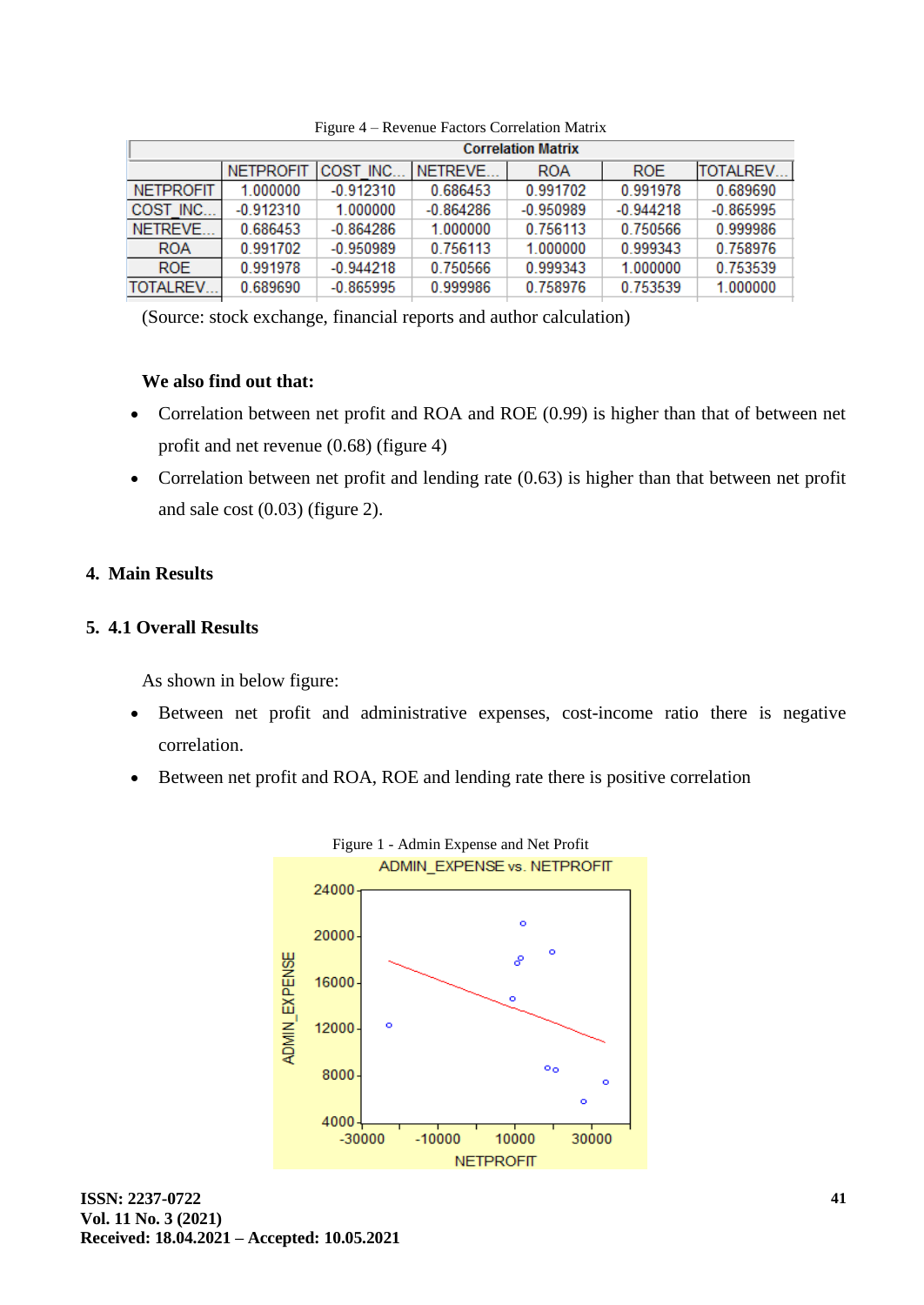

Figure 2 - Cost/Income Ratio and Net Profit



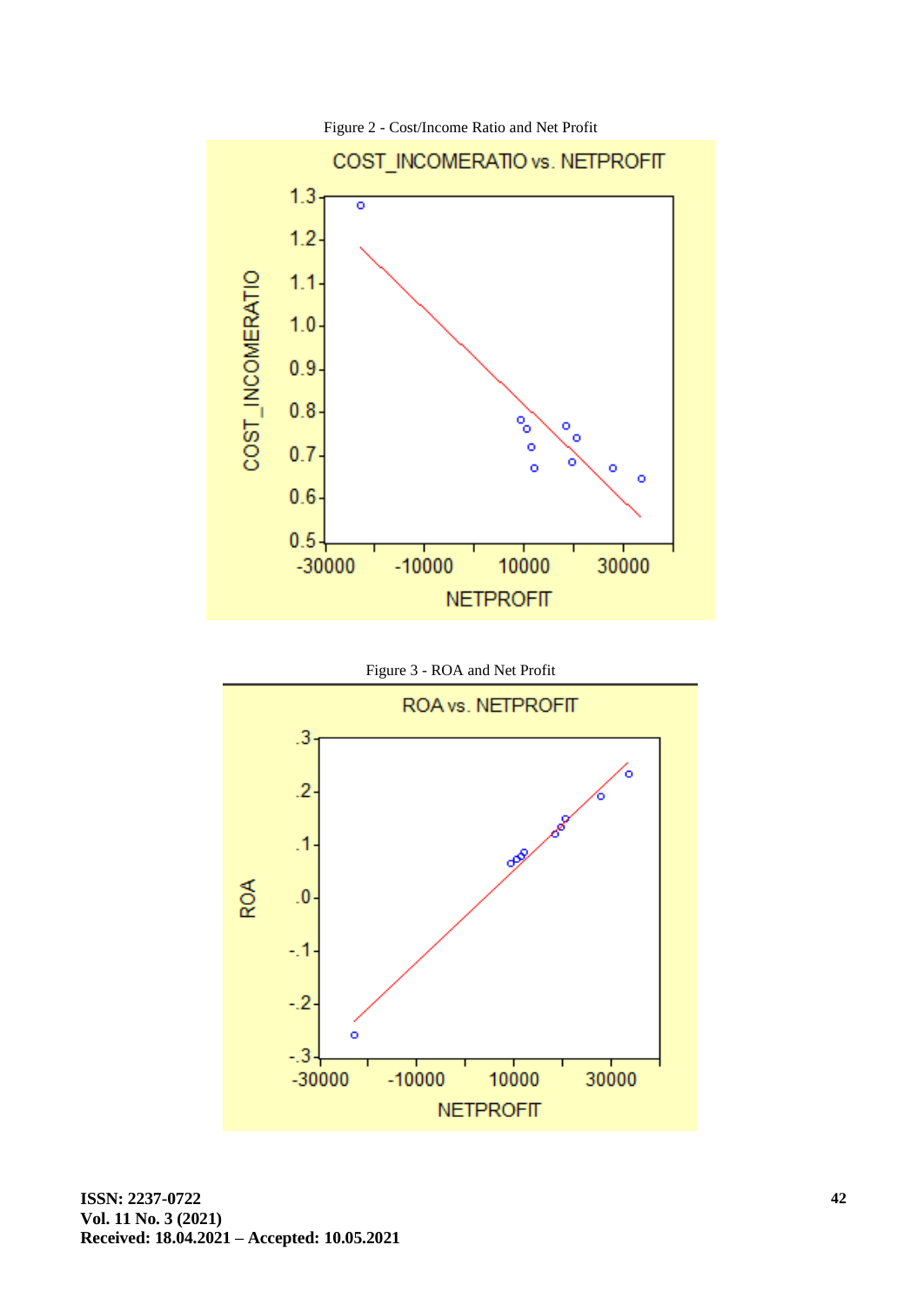

Figure 4 - ROE and Net Profit



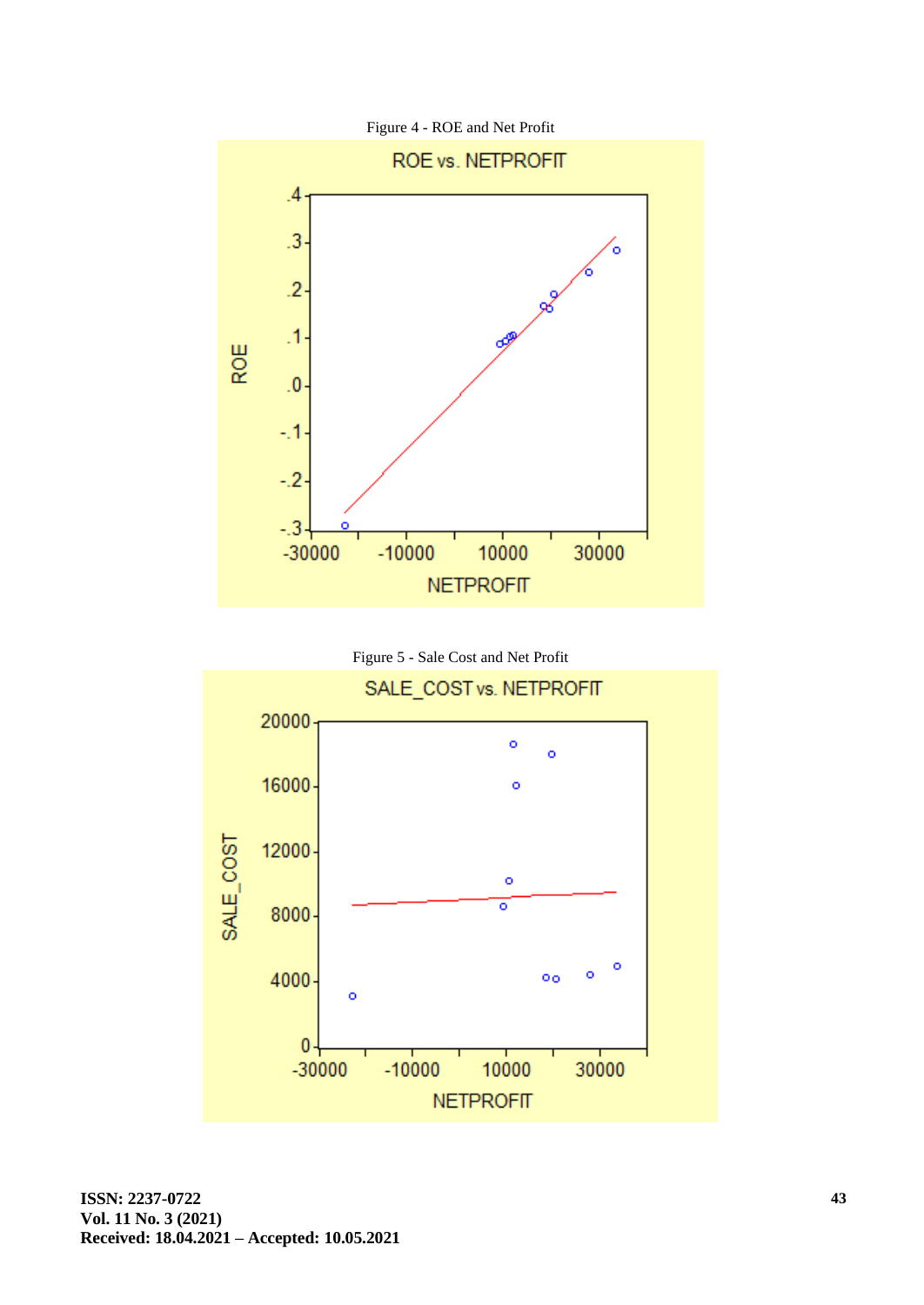

(Source: Stock exchange, financial reports and author calculation)

# **4.2. OLS Regression Results**

Run OLS regression with Eviews gives below results:

- First, because coefficient is of 0.09, there is positive correlation between sale cost, net revenue and accounting net profit (figure 1 and 2)
- It means that the firm (HOT) need to increase cost of sale and revenue.
- Figure 3 tell a negative correlation between admin expense and net profit.

| Figure 1- Regression Results for Sale Cost and Net Profit                                                                         |                                                                          |                                                                                                                                                                                                           |                      |                  |  |  |  |
|-----------------------------------------------------------------------------------------------------------------------------------|--------------------------------------------------------------------------|-----------------------------------------------------------------------------------------------------------------------------------------------------------------------------------------------------------|----------------------|------------------|--|--|--|
| Dependent Variable: NETPROFIT<br>Method: Least Squares<br>Date: 06/02/21 Time: 15:10<br>Sample: 1 10<br>Included observations: 10 |                                                                          |                                                                                                                                                                                                           |                      |                  |  |  |  |
| Variable                                                                                                                          | Coefficient                                                              | Std. Error                                                                                                                                                                                                | t-Statistic          | Prob.            |  |  |  |
| SALE COST<br>с                                                                                                                    | 0.090529<br>13320.82                                                     | 0.872419<br>9555.744                                                                                                                                                                                      | 0.103768<br>1.394012 | 0.9199<br>0.2008 |  |  |  |
| R-squared<br>Adjusted R-squared<br>S.E. of regression<br>Sum squared resid<br>Log likelihood<br>Durbin-Watson stat                | 0.001344<br>$-0.123488$<br>16174.42<br>2.09E+09<br>-109.9855<br>0.749229 | 14158.40<br>Mean dependent var<br>15259.65<br>S.D. dependent var<br>Akaike info criterion<br>22.39711<br>22.45762<br>Schwarz criterion<br>0.010768<br><b>F-statistic</b><br>Prob(F-statistic)<br>0.919908 |                      |                  |  |  |  |

(Source: stock exchange, financial reports and author calculation)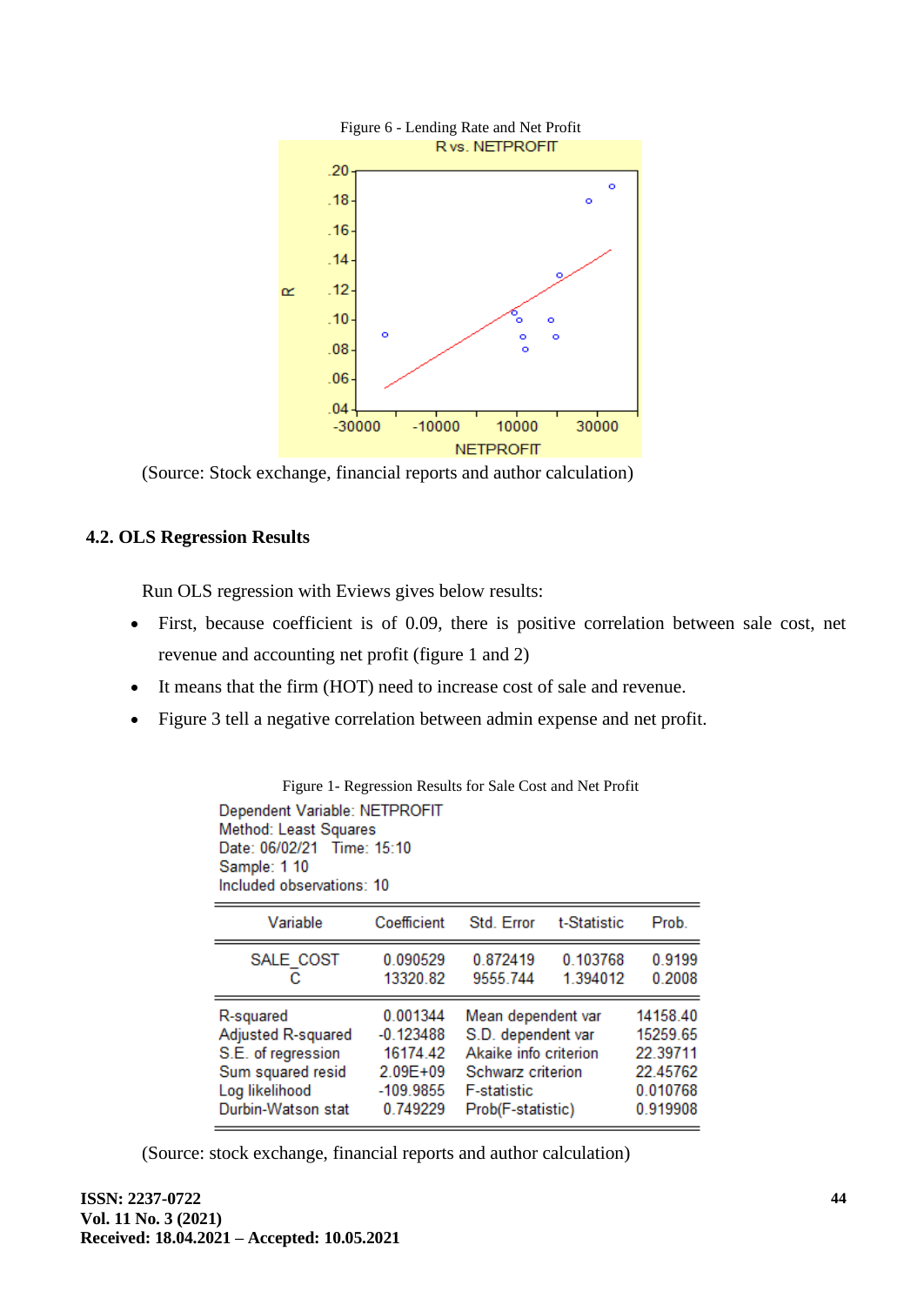Figure 2 - Regression Results for Net Revenue and Net Profit

Dependent Variable: NETPROFIT Method: Least Squares Date: 06/02/21 Time: 15:10 Sample: 1 10 Included observations: 10

| Variable           | Coefficient  | Std. Error            | t-Statistic | Prob.    |
|--------------------|--------------|-----------------------|-------------|----------|
| <b>NETREVENUE</b>  | 0.231899     | 0.086852              | 2.670034    | 0.0284   |
| с                  | $-20728.88$  | 13585.97              | $-1.525757$ | 0.1656   |
| R-squared          | 0.471217     | Mean dependent var    |             | 14158.40 |
| Adjusted R-squared | 0.405119     | S.D. dependent var    |             | 15259.65 |
| S.E. of regression | 11769.54     | Akaike info criterion |             | 21.76127 |
| Sum squared resid  | $1.11E + 09$ | Schwarz criterion     |             | 21.82179 |
| Log likelihood     | $-106.8064$  | <b>F-statistic</b>    |             | 7.129084 |
| Durbin-Watson stat | 0.310375     | Prob(F-statistic)     |             | 0.028361 |

Figure 3 - Regression Results for Admin Expense and Net Profit Dependent Variable: NETPROFIT Method: Least Squares Date: 06/02/21 Time: 15:11

Sample: 1 10 Included observations: 10

| Variable             | Coefficient  | Std. Error            | t-Statistic | Prob.    |
|----------------------|--------------|-----------------------|-------------|----------|
| <b>ADMIN EXPENSE</b> | $-0.949478$  | 0.923118              | $-1.028555$ | 0.3338   |
| c                    | 26810.95     | 13208.27              | 2.029860    | 0.0769   |
| R-squared            | 0.116795     | Mean dependent var    |             | 14158.40 |
| Adjusted R-squared   | 0.006395     | S.D. dependent var    |             | 15259.65 |
| S.E. of regression   | 15210.78     | Akaike info criterion |             | 22.27425 |
| Sum squared resid    | $1.85E + 09$ | Schwarz criterion     |             | 22.33477 |
| Log likelihood       | $-109.3713$  | <b>F-statistic</b>    |             | 1.057924 |
| Durbin-Watson stat   | 1.199655     | Prob(F-statistic)     |             | 0.333780 |

(Source: stock exchange, financial reports and author calculation)

Figure 4 - Regression Results for 4 Cost Factors Dependent Variable: NETPROFIT Method: Least Squares Date: 06/02/21 Time: 15:11 Sample: 1 10 Included observations: 10

| Variable             | Coefficient  | Std. Error            | t-Statistic | Prob.    |
|----------------------|--------------|-----------------------|-------------|----------|
| COGS                 | 0.288088     | 0.105963              | 2.718751    | 0.0418   |
| R                    | 264548.7     | 111696.0              | 2.368471    | 0.0641   |
| SALE COST            | 1.181474     | 0.997814              | 1.184062    | 0.2896   |
| <b>ADMIN EXPENSE</b> | $-1.158180$  | 1.366141              | $-0.847774$ | 0.4353   |
| с                    | -43468.66    | 26613.26              | $-1.633346$ | 0.1633   |
| R-squared            | 0.873046     | Mean dependent var    |             | 14158.40 |
| Adjusted R-squared   | 0.771482     | S.D. dependent var    |             | 15259.65 |
| S.E. of regression   | 7294.657     | Akaike info criterion |             | 20.93452 |
| Sum squared resid    | $2.66E + 08$ | Schwarz criterion     |             | 21.08582 |
| Log likelihood       | -99.67262    | <b>F-statistic</b>    |             | 8.596050 |
| Durbin-Watson stat   | 2.081597     | Prob(F-statistic)     |             | 0.018277 |

(Source: Stock exchange, financial reports and author calculation)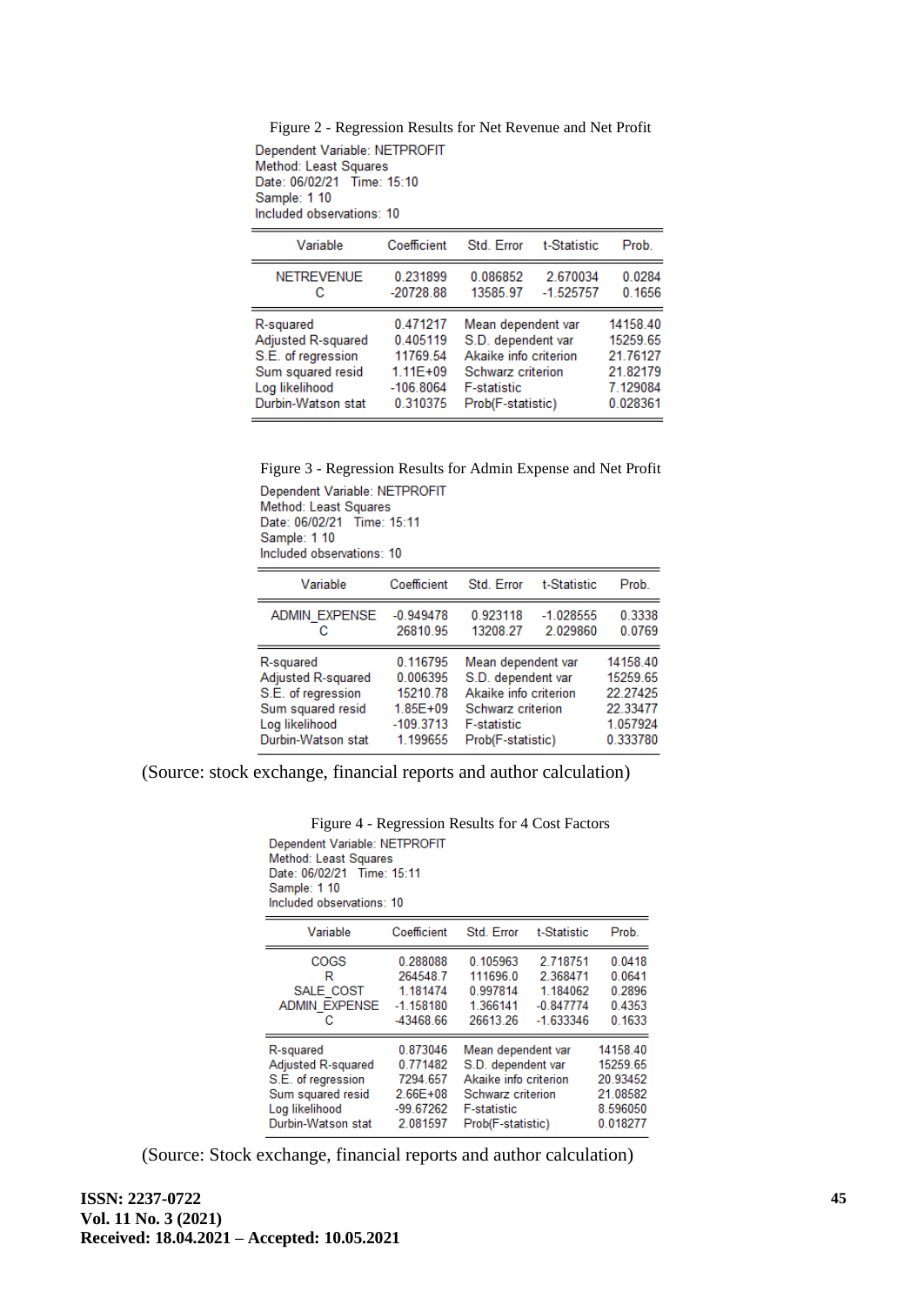Look at figure 4 we see that:

- COGS, sale cost and lending rate have positive correlation with accounting net profit whereas admin expense has negative correlation with net profit.
- It means that HOT need to decrease admin expense while increase COGS to push net profit.

Next, we look at below table:

• Only net revenue has positive relationship with accounting net profit, all other cost factors have negative relationship. (table 1).

|                       | Coefficient |               |  |
|-----------------------|-------------|---------------|--|
|                       | 5 factors   | 6 factors     |  |
| COGS                  | $-0.95$     | $-0.71$       |  |
| R                     | $-13243$    | $-7655$       |  |
| Sale cost             | $-0.98$     | $-0.72$       |  |
| Admin expense         | $-0.71$     | $-0.77$       |  |
| Net revenue           | 0.92        | 0.15          |  |
| Cost-income ratio     |             | $-21778$      |  |
| R-squared             | 0.99        | 0.99          |  |
| Akaike info criterion | 17.7        | 16.4          |  |
| $\sim$                | . .         | $\sim$ $\sim$ |  |

(Source: stock exchange, financial reports and author calculation)

Then, we look at below table:

• Our model show high R-squared 0.99, show reliable model.

|                       | <b>Coefficient</b> |           |           |
|-----------------------|--------------------|-----------|-----------|
|                       | 7 factors          | 8 factors | 8 factors |
| <b>COGS</b>           | $-0.47$            | $-0.43$   | $-0.43$   |
| R                     | $-3479$            | 4981      | 3087      |
| Sale cost             | $-0.36$            | $-0.29$   | $-0.3$    |
| Admin expense         | $-0.45$            | $-0.32$   | $-0.3$    |
| Net revenue           | 0.43               | 0.38      |           |
| Cost-income ratio     | 3662               | 8513      | 8699      |
| <b>ROA</b>            | 66825              | 28762     | 45365     |
| <b>ROE</b>            |                    | 42665     | 28337     |
| Total revenue         |                    |           | 0.38      |
| R-squared             | 0.99               | 0.99      | 0.99      |
| Akaike info criterion | 16.1               | 16.3      | 16.3      |

| Table 2 - Regression for 7 and 8 Factors |  |
|------------------------------------------|--|
|------------------------------------------|--|

(Source: Stock exchange, financial reports and author calculation)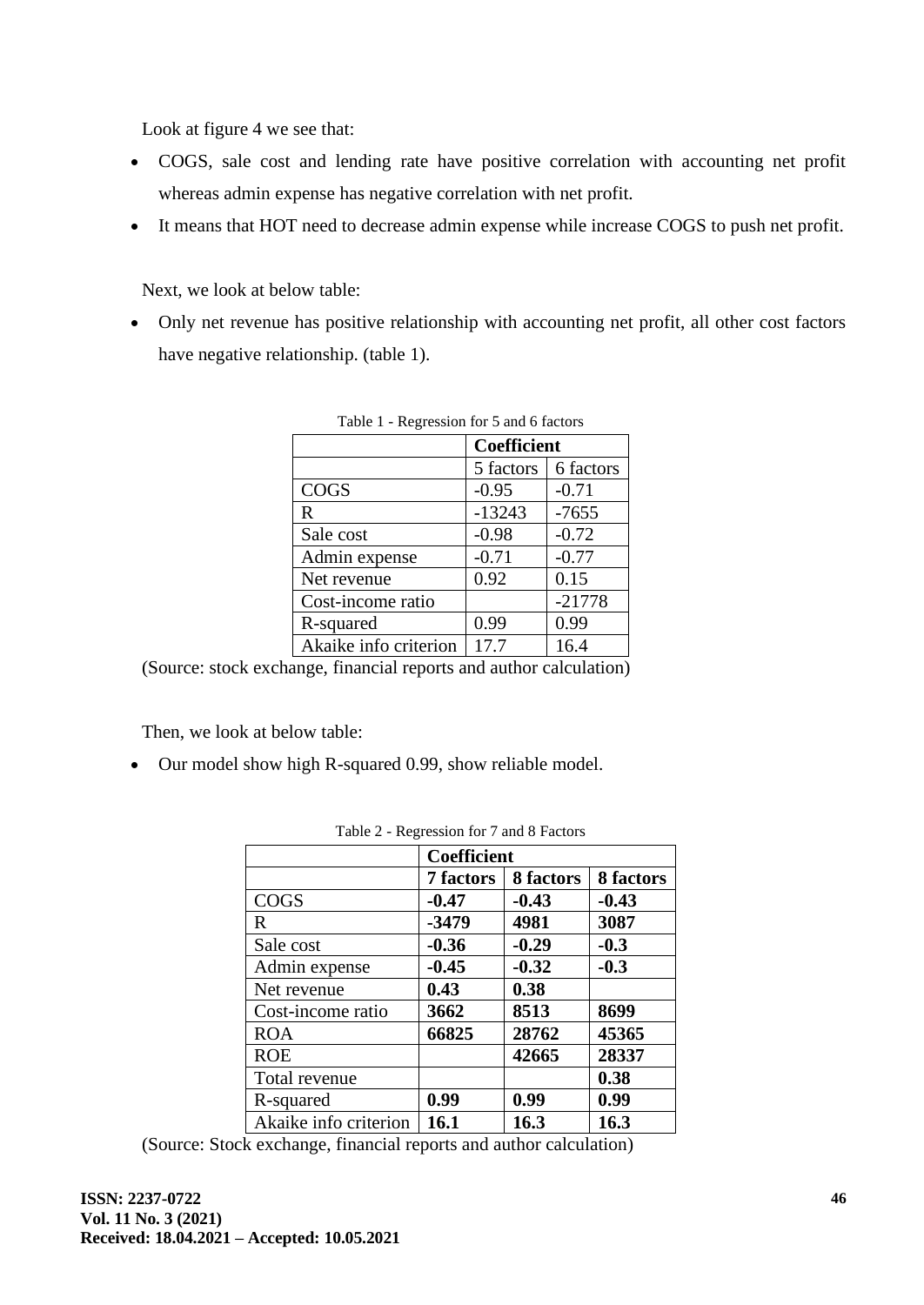#### **6. Discussion**

In cost factors: COGS has higher coefficient and negative correlation with net profit, compared to sale cost.

**In revenue factors:** total revenue and net revenue and ROA, ROE they all have positive correlation with net profit.

Suggestions for a better management information system:

Building better financial accounting system for MIS is a good thought as it provides benefits below:

+ Provide useful information for checking and controlling the implementation of the plan.

+ Provide useful information for running daily operations.

- Control.

+ Control compliance with business processes of the enterprise.

+ Protection of physical assets and information.

+ Control information processing activities to ensure that information is processed accurately and timely.

#### **7. Conclusion**

#### **Financial Accounting Policy Implications**

Because COGS, sale cost and admin expense have negative relationship with accounting net profit (HOT), firm management need to control better COGS while saving admin expense and sale expense rationally to push accounting net profit.

Mukhamadeev et al (2019) stated that the role of information systems for entrepreneurship education in developing countries on the example of the Azerbaijan education system and Internet banking. The information systems role in entrepreneurship education was determined with the help of online questionnaire. As a result of the study, it was found out that about 29% of higher entrepreneurship education institutions use IT technologies and e-learning principles in the learning process.